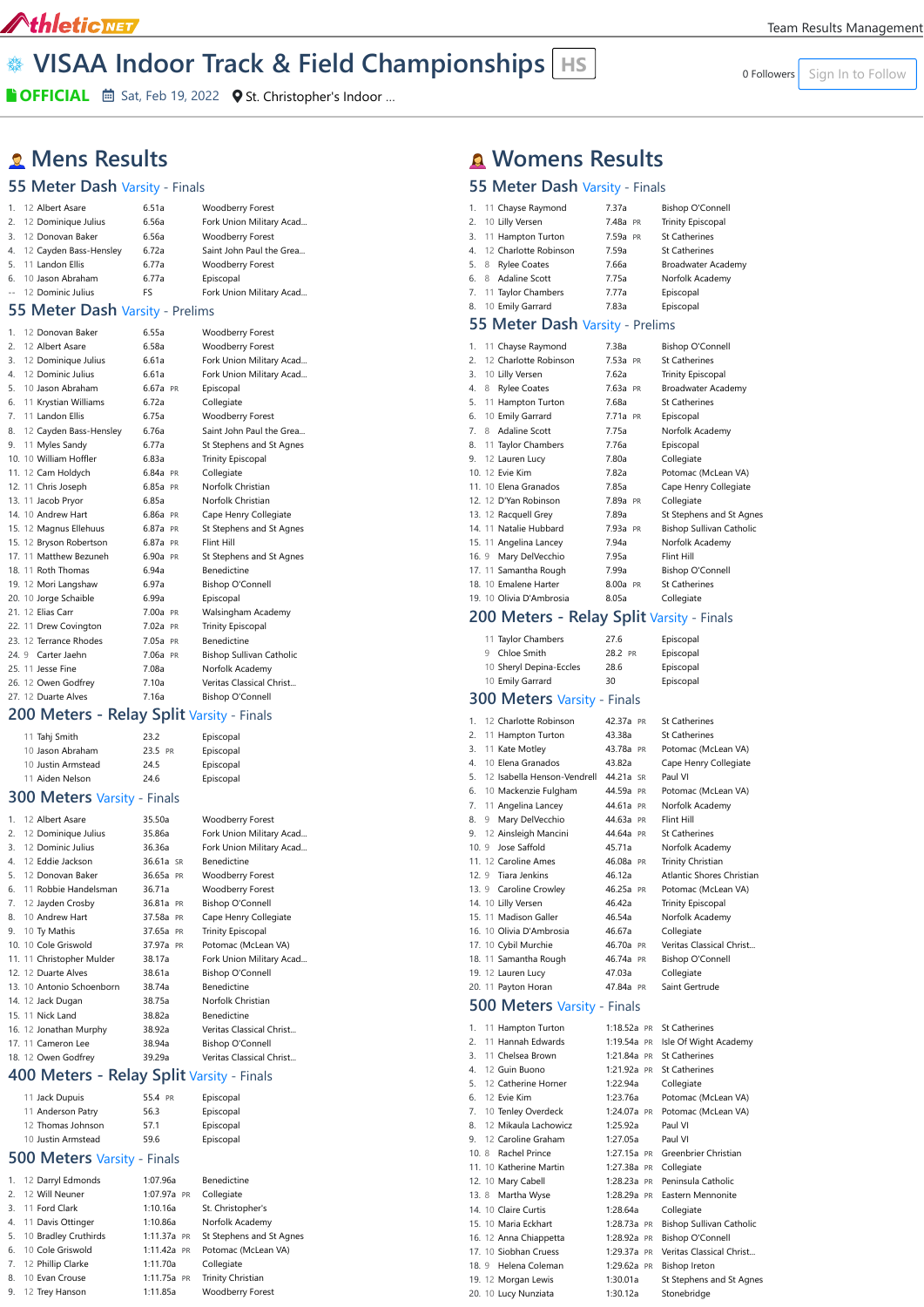| 10. 11 Cameron Lee    | 1:11.87a PR   | Bishop O'Connell                |
|-----------------------|---------------|---------------------------------|
| 11. 12 Saed Dasher    | 1:11.96a PR   | Fork Union Military Acad        |
| 12. 12 Leon Battle    | 1:12.10a      | Norfolk Christian               |
| 13. 9 Avi Gupta       | 1:13.18a      | St. Christopher's               |
| 14. 12 Oliver Fitch   | $1:13.22a$ PR | St. Christopher's               |
| 15. 12 Tate Whitmer   | 1:13.77a      | <b>Woodberry Forest</b>         |
| 16. 12 Jack Hill      | 1:14.82a      | Collegiate                      |
| 17. 11 Haden VonCanon | 1:15.56a PR   | Veritas Classical Christ        |
| 18. 11 Riley Dillon   | 1:29.97a      | <b>Bishop Sullivan Catholic</b> |

#### **1000 Meters** Varsity - Finals

| 10 Ferenc Kovacs<br>$\mathbf{1}$ | 2:35.73a    | Woodberry Forest         |
|----------------------------------|-------------|--------------------------|
| 2.<br>12 Sean Alorro             | 2:36.75a PR | Saint John Paul the Grea |
| 3.<br>12 Noah Cummings           | 2:39.15a    | St Stephens and St Agnes |
| 11 Anderson Patry<br>4.          | 2:43.59a    | Episcopal                |
| 12 Jonathan Yackel<br>5.         | 2:47.86a    | Collegiate               |
| 6.<br>11 Lawrence Tankard        | 2:48.04a PR | <b>Woodberry Forest</b>  |
| 7.<br>10 Walker Angus            | 2:48.92a PR | Collegiate               |
| 11 Jacob Lewis<br>8.             | 2:49.43a PR | Veritas Classical Christ |
| 10 William Voss<br>9             | 2:49.87a PR | Veritas Classical Christ |
| 10. 11 Holden Valerie            | 2:51.73a    | St. Christopher's        |
| 11. 9 Christopher Moscoso        | 2:52.09a PR | Trinity Christian        |
| 12. 11 Kyle Thompson             | 2:52.22a    | <b>North Cross</b>       |
| 13. 12 Hugh Williams             | 2:52.79a    | Collegiate               |
| 14. 9 Logan Beale                | 2:53.16a    | Paul VI                  |
| 15. 11 Christian Beale           | 2:54.54a    | Fork Union Military Acad |
| 16. 11 Ethan Villaver            | 2:56.04a    | Paul VI                  |
| 17. 10 Alex Mathews              | 2:56.87a    | Potomac (McLean VA)      |
| 18. 12 Aaron Chisholm            | 3:00.70a    | Paul VI                  |
|                                  |             |                          |

#### **1600 Meters** Varsity - Finals

| 1.   | 10 Ferenc Kovacs         | 4:23.87a      | <b>Woodberry Forest</b>         |
|------|--------------------------|---------------|---------------------------------|
| 2.   | 12 Xander Fry            | 4:24.50a PR   | Saint John Paul the Grea        |
| 3.   | 12 Colin Walsh           | 4:26.15a PR   | Virginia Episcopal              |
| 4.   | 11 Tate Frost            | 4:27.98a      | Stonebridge                     |
| 5.   | 12 Noah Cummings         | 4:29.94a      | St Stephens and St Agnes        |
| 6.   | 12 Ian Quindoza          | $4:34.67a$ PR | Collegiate                      |
| 7.   | 12 Aaron Chisholm        | 4:36.81a PR   | Paul VI                         |
| 8.   | 12 Will Wise             | 4:36.95a PR   | St. Christopher's               |
| 9.   | 11 Ford Clark            | $4:37.81a$ PR | St. Christopher's               |
|      | 10. 12 Christopher Lucas | 4:38.69a PR   | <b>Bishop O'Connell</b>         |
|      | 11. 11 Jakob Gerlach     | 4:41.13a PR   | Eastern Mennonite               |
|      | 12. 9 Calvin Dovgalyuk   | 4:42.43a PR   | Trinity Christian               |
|      | 13. 11 Haden VonCanon    | 4:44.37a SR   | Veritas Classical Christ        |
|      | 14. 12 Jack Devito       | 4:45.09a PR   | <b>Bishop Sullivan Catholic</b> |
|      | 15. 10 Parker Tallman    | 4:46.59a PR   | <b>Woodberry Forest</b>         |
|      | 16. 11 Colin Crenshaw    | 4:47.29a PR   | Veritas Classical Christ        |
|      | 17. 11 Lawrence Tankard  | 4:47.57a PR   | <b>Woodberry Forest</b>         |
|      | 18. 12 Robel Lulseged    | 4:48.19a PR   | Fork Union Military Acad        |
|      | 19. 11 Jacob Lewis       | 4:49.22a PR   | Veritas Classical Christ        |
|      | 20. 11 Zachary Frampton  | 4:51.64a PR   | Bishop Sullivan Catholic        |
| 21.9 | Logan Beale              | 4:51.85a PR   | Paul VI                         |
|      | 22. 11 Kyle Thompson     | 4:52.40a PR   | <b>North Cross</b>              |
|      | 23. 12 Will Edwards      | 4:53.70a      | Collegiate                      |
|      | 24. 10 Zach Dalva-Baird  | 4:55.28a PR   | Potomac (McLean VA)             |
|      | 25. 9 Liam Kurzawa       | 4:55.92a PR   | St. Christopher's               |
|      | 26. 10 Wyatt Moore       | 4:56.20a PR   | Episcopal                       |
|      | 27. 12 Lawrence Maclin   | 5:00.45a      | <b>Bishop Sullivan Catholic</b> |
|      |                          |               |                                 |

#### **3200 Meters** Varsity - Finals

| 1. | 11 Charlie Ortmans     | 9:08.31a     | Potomac (McLean VA)           |
|----|------------------------|--------------|-------------------------------|
| 2. | 10 Ferenc Kovacs       |              | 9:15.90Ma PR Woodberry Forest |
| 3. | 12 Daniel Hanna        | 9:41.44a PR  | Trinity Christian             |
| 4. | 12 Colin Walsh         | 9:46.45a     | Virginia Episcopal            |
| 5. | 12 Xander Fry          | 10:01.63a    | Saint John Paul the Grea      |
| 6. | 12 Sean Alorro         | 10:02.67a    | Saint John Paul the Grea      |
| 7. | 11 Tate Frost          | 10:16.86a    | Stonebridge                   |
| 8. | 10 James Bertram       | 10:17.27a PR | Saint John Paul the Grea      |
| 9. | 12 Christopher Lucas   | 10:17.76a    | Bishop O'Connell              |
|    | 10. 12 Ian Quindoza    | 10:18.69a SR | Collegiate                    |
|    | 11. 11 Anthony Lenzini | 10:24.38a PR | Bishop O'Connell              |
|    | 12. 12 Jack Devito     | 10:24.48a PR | Bishop Sullivan Catholic      |
|    | 13. 11 Liam Sullivan   | 10:39.29a PR | Norfolk Academy               |
|    | 14. 10 Liam Harbour    | 10:41.01a PR | Collegiate                    |
|    | 15. 11 Taylor Myers    | 10:49.57a PR | Woodberry Forest              |
|    | 16. 12 Robel Lulseged  | 10:52.22a    | Fork Union Military Acad      |
|    | 17. 9 Raul Acevedo     | 11:00.06a    | Bishop Sullivan Catholic      |
|    | 18. 12 Will Edwards    | 11:13.33a    | Collegiate                    |

## **55m Hurdles - 39"** Varsity - Finals

|                                     | 1. 12 Albert Asare    | 7.57a    | <b>Woodberry Forest</b>  |  |
|-------------------------------------|-----------------------|----------|--------------------------|--|
|                                     | 2. 12 Isaiah Burel    | 8.15a    | Fork Union Military Acad |  |
|                                     | 3. 11 Stanton Dodson  | 8.16a PR | St. Christopher's        |  |
|                                     | 4. 12 Caleb Donelson  | 8.24a PR | Woodberry Forest         |  |
|                                     | 5. 12 Jonathan Murphy | 8.26a PR | Veritas Classical Christ |  |
|                                     | 6. 12 Elias Carr      | 8.42a    | Walsingham Academy       |  |
|                                     | 7. 12 Andy Sidhu      | 8.49a PR | Collegiate               |  |
|                                     | 8. 12 Mori Langshaw   | 8.70a PR | <b>Bishop O'Connell</b>  |  |
| 55m Hurdles - 39" Varsity - Prelims |                       |          |                          |  |

| 1. 12 Albert Asare   | 7.68a | Woodberry Forest         |
|----------------------|-------|--------------------------|
| 2. 12 Isaiah Burel   | 8.15a | Fork Union Military Acad |
| 3. 11 Stanton Dodson | 8.29a | St. Christopher's        |

|  | 21. 12 Lorraine Upton    |                       | 1:30.25a PR Isle Of Wight Academy    |
|--|--------------------------|-----------------------|--------------------------------------|
|  | 22. 11 Hannah McClain    |                       | 1:30.42a PR Isle Of Wight Academy    |
|  | 23. 9 Sophia Maglio      | 1:30.47a PR Episcopal |                                      |
|  | 24. 9 Grace Marcus       |                       | 1:30.79a PR Trinity Episcopal        |
|  | 25. 8 Lauren Lanphear    |                       | 1:31.33a PR Veritas Classical Christ |
|  | 26. 12 Sophia Pedroza    |                       | 1:31.88a PR Bishop Sullivan Catholic |
|  | 27. 10 Jane Blessing     | 1:32.45a PR           | Episcopal                            |
|  | 28. 12 Ellie Warren      | 1:33.29a              | Paul VI                              |
|  | 29. 9 Danielle Rodriguez | 1:34.92a              | <b>Bishop O'Connell</b>              |
|  |                          |                       |                                      |

#### **1000 Meters** Varsity - Finals

| 1.   |   | 12 Reagan Gilman        | 3:00.32a PR   | Veritas Classical Christ |
|------|---|-------------------------|---------------|--------------------------|
| 2.   |   | 11 Cecelia Pugsley      | 3:01.26a      | Paul VI                  |
| 3.   |   | 10 Kate Tuttle          | 3:05.81a      | Potomac (McLean VA)      |
| 4.   |   | 11 Zoe Burke            | 3:10.86a PR   | Oakcrest                 |
| 5.   |   | 11 MK Myers             | 3:14.37a      | Collegiate               |
| 6.   |   | 11 Abby Armstrong       | 3:17.37a SR   | <b>St Catherines</b>     |
| 7.   | 9 | Kerrigan Chaney         | 3:19.73a      | <b>North Cross</b>       |
| 8.   |   | 11 Becca Galbraith      | 3:25.89a PR   | <b>St Catherines</b>     |
| 9.   |   | 10 Kendall Boggs        | 3:26.15a PR   | Collegiate               |
| 10.8 |   | <b>Rachel Prince</b>    | 3:27.57a PR   | Greenbrier Christian     |
|      |   | 11. 11 Shannon Leavitt  | $3:29.50a$ PR | Paul VI                  |
|      |   | 12. 10 Addisyn Davis    | 3:30.27a PR   | <b>Trinity Episcopal</b> |
|      |   | 13. 12 Fiona Cruess     | 3:30.79a PR   | Veritas Classical Christ |
|      |   | 14. 12 Olivia Agolini   | 3:31.01a      | Potomac (McLean VA)      |
|      |   | 15. 10 Annie Adamson    | 3:31.69a PR   | Saint Gertrude           |
|      |   | 16. 11 Faith Hanrahan   | 3:31.75a SR   | Veritas Classical Christ |
|      |   | 17. 11 Malone Morchower | 3:33.66a      | Collegiate               |
|      |   | 18. 8 Lane Britt        | 3:33.76a PR   | Norfolk Academy          |
|      |   | 19. 11 Hannah McClain   | 3:34.25a      | Isle Of Wight Academy    |
|      |   | 20. 9 Caroline Myers    | 3:34.82a PR   | Trinity Christian        |
|      |   | 21. 12 Sophie Davenport | $3:35.31a$ PR | <b>St Catherines</b>     |
|      |   | 22. 11 Carly Fleming    | 3:36.78a SR   | <b>Bishop O'Connell</b>  |
|      |   | 23. 10 Lucy Nunziata    | 3:37.38a      | Stonebridge              |
|      |   | 24. 11 Anna Gravitt     | 3:37.92a      | Cape Henry Collegiate    |
|      |   | 25. 9 Carol Earp        | 3:41.19a      | Norfolk Academy          |
|      |   | 26. 11 Jackie Bruen     | 3:41.53a      | <b>Bishop O'Connell</b>  |
|      |   |                         |               |                          |

#### **1600 Meters** Varsity - Finals

| 1. | 11 Cecelia Pugsley       | 5:07.65a    | Paul VI                  |
|----|--------------------------|-------------|--------------------------|
| 2. | 10 Molly Weithman        | 5:15.99a PR | Bishop O'Connell         |
| 3. | 9 Kerrigan Chaney        | 5:22.28a    | North Cross              |
| 4. | 11 Genevieve Harris      | 5:31.67a PR | Potomac (McLean VA)      |
| 5. | 10 Giles Ferrell         | 5:34.97a PR | Collegiate               |
|    | 6. 11 Becca Galbraith    | 5:39.59a PR | <b>St Catherines</b>     |
|    | 7. 8 Eve Frost           | 5:45.19a PR | Stonebridge              |
| 8. | 9 Julia Dean             | 5:47.16a PR | Trinity Christian        |
|    | 9. 12 Georgia Grande     | 5:48.95a PR | <b>Trinity Christian</b> |
|    | 10. 12 Elizabeth Currey  | 5:49.33a PR | Immanuel Christian (Alex |
|    | 11. 9 Catherine Richards | 5:50.22a PR | Paul VI                  |
|    | 12. 11 Abby Armstrong    | 5:52.77a    | <b>St Catherines</b>     |
|    | 13. 9 Maddie McComb      | 5:54.53a PR | Collegiate               |
|    | 14. 9 Grace Detterick    | 5:56.24a PR | Veritas Classical Christ |
|    | 15. 11 Eva Green         | 5:56.83a PR | <b>St Catherines</b>     |
|    | 16. 10 Annie Adamson     | 6:02.01a    | Saint Gertrude           |
|    | 17. 9 Claire Hanley      | 6:05.56a    | St Stephens and St Agnes |

#### **3200 Meters** Varsity - Finals

|  | 1. 10 Molly Weithman      | 11:23.27a | Bishop O'Connell                      |
|--|---------------------------|-----------|---------------------------------------|
|  | 2. 11 MK Myers            |           | 11:46.79a PR Collegiate               |
|  | 3. 10 Giles Ferrell       | 12:04.68a | Collegiate                            |
|  | 4. 8 Eve Frost            | 12:07.01a | Stonebridge                           |
|  | 5. 12 Lana O'Flynn        |           | 12:29.09a SR Veritas Classical Christ |
|  | 6. 9 Amelie Shepherd      |           | 12:41.58a PR Veritas Classical Christ |
|  | 7. 9 Arielle Kouyoumdjiam |           | 12:43.22a PR Potomac (McLean VA)      |
|  | 8. 12 Elizabeth Currey    |           | 12:50.73a PR Immanuel Christian (Alex |
|  | 9. 10 Mary Cabell         | 12:52.17a | Peninsula Catholic                    |
|  | 10. 12 Lorraine Upton     | 12:57.52a | Isle Of Wight Academy                 |
|  | 11. 9 Catherine Richards  | 13:05.07a | Paul VI                               |
|  | 12. 12 Holland Dixon      | 13:06.07a | <b>St Catherines</b>                  |
|  | 13. 12 Madison Garcia     | 13:31.38a | Paul VI                               |

#### 14. 11 [Zanna Anderson](https://www.athletic.net/TrackAndField/Athlete.aspx?AID=19265369) [13:48.90a](https://www.athletic.net/result/P8iz2RvUaYUMOzM0tl) [St Catherines](https://www.athletic.net/TrackAndField/School.aspx?SchoolID=3677) **55m Hurdles - 33"** Varsity - Finals

|    | 9 Tiara Jenkins         | 9.05a PR | Atlantic Shores Christian |
|----|-------------------------|----------|---------------------------|
|    | 2. 11 Flavia Daniels    | 9.10a    | <b>North Cross</b>        |
|    | 3. 11 Alauna Rutland    | 9.10a    | Paul VI                   |
|    | 4. 12 Caitlyn Lloyd     | 9.16a    | Norfolk Academy           |
|    | 5. 12 Mikaula Lachowicz | 9.61a    | Paul VI                   |
|    | 6. 11 Elizabeth Bayler  | 9.70a PR | <b>St Catherines</b>      |
|    | 7. 11 Madison Galler    | 9.77a    | Norfolk Academy           |
| 8. | 12 Abby Fernandez       | 10.17a   | Norfolk Academy           |
|    |                         |          |                           |

## **55m Hurdles - 33"** Varsity - Prelims

| 2. 12 Caitlyn Lloyd<br>Norfolk Academy<br>9.09a SR<br>9 Tiara Jenkins<br>9.16a<br>3.<br>4. 12 Abby Fernandez<br>Norfolk Academy<br>9.55a PR<br>Norfolk Academy<br>5. 11 Madison Galler<br>$9.62a$ PR<br><b>St Catherines</b><br>6. 11 Elizabeth Bayler<br>9.75a<br>7. 12 Mikaula Lachowicz<br>9.76a<br>Paul VI<br>11 Alauna Rutland<br>Paul VI<br>10.11a<br>8<br>Paul VI<br>Hannah Jewell<br>9<br>10 77a -<br>PR<br>9 |  | 1. 11 Flavia Daniels | 9.02a PR | North Cross               |
|-----------------------------------------------------------------------------------------------------------------------------------------------------------------------------------------------------------------------------------------------------------------------------------------------------------------------------------------------------------------------------------------------------------------------|--|----------------------|----------|---------------------------|
|                                                                                                                                                                                                                                                                                                                                                                                                                       |  |                      |          |                           |
|                                                                                                                                                                                                                                                                                                                                                                                                                       |  |                      |          | Atlantic Shores Christian |
|                                                                                                                                                                                                                                                                                                                                                                                                                       |  |                      |          |                           |
|                                                                                                                                                                                                                                                                                                                                                                                                                       |  |                      |          |                           |
|                                                                                                                                                                                                                                                                                                                                                                                                                       |  |                      |          |                           |
|                                                                                                                                                                                                                                                                                                                                                                                                                       |  |                      |          |                           |
|                                                                                                                                                                                                                                                                                                                                                                                                                       |  |                      |          |                           |
|                                                                                                                                                                                                                                                                                                                                                                                                                       |  |                      |          |                           |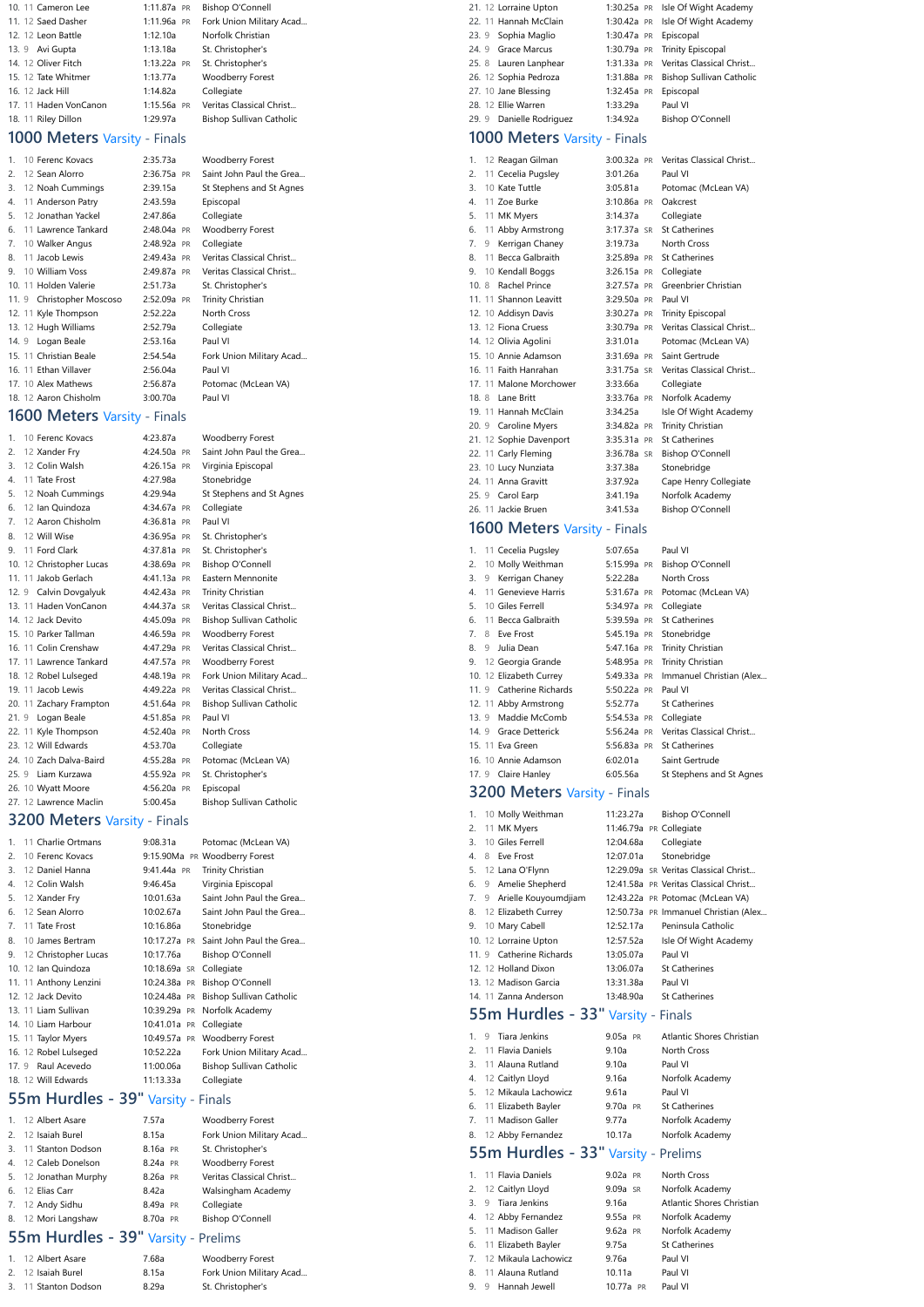|            | 12 Liam Brennan              |            |                          |    | 4x400 Relay Varsity - Finals |          |                      |
|------------|------------------------------|------------|--------------------------|----|------------------------------|----------|----------------------|
|            | 12 Dashiell Budd             |            |                          |    |                              |          |                      |
|            | 16. 11 Jake Bell             | 1:47.45a   | Peninsula Catholic       |    | 12 Guin Buono                | 4:14.04a | <b>St Catherines</b> |
|            | 11 Johnathan Mummert         |            |                          |    | 11 Chelsea Brown             |          |                      |
|            | 11 Quinn Layman              |            |                          |    | 11 Elizabeth Bayler          |          |                      |
|            | 9 Cory Whitten               |            |                          |    | 12 Ainsleigh Mancini         |          |                      |
|            | 17. 12 Zachary Kreitzer      | 1:51.01a   | Saint John Paul the Grea | 2. | 12 Evie Kim                  | 4:17.48a | Potomac (McLean VA)  |
|            | Armaan Dhillon               |            |                          |    | 10 Tenley Overdeck           |          |                      |
|            | 11 Kyle Falls                |            |                          |    | 10 Mackenzie Fulgham         |          |                      |
|            | 12 Cayden Bass-Hensley       |            |                          |    | 10 Kate Tuttle               |          |                      |
| $\sim$ $-$ | 12 Mori Langshaw             | <b>DNF</b> | <b>Bishop O'Connell</b>  | 3. | 11 Bella Burr                | 4:19.14a | Norfolk Academy      |
|            | 12 Duarte Alves              |            |                          |    | 10 Brooke Bettencourt        |          |                      |
|            | 11 Anthony Alvarado-Rojas    |            |                          |    | 9 Jose Saffold               |          |                      |
|            | 12 Jayden Crosby             |            |                          |    | 11 Ruby Garrison             |          |                      |
|            | 4x400 Relay Varsity - Finals |            |                          | 4. | 12 Mikaula Lachowicz         | 4:21.66a | Paul VI              |
|            |                              |            |                          |    | 12 Ellie Warren              |          |                      |
| 1.         | <b>Brandon Watson</b>        | 3:31.28a   | Collegiate               |    | 12 Isabella Henson-Vendrell  |          |                      |
|            | 12 Hugh Williams             |            |                          |    | 11 Cecelia Pugsley           |          |                      |
|            | 12 Cam Holdych               |            |                          | 5. | 12 Emerson Williams          | 4:23.06a | Trinity Christian    |
|            | 12 Will Neuner               |            |                          |    | 12 Ana Saavedra              |          |                      |
|            |                              |            |                          |    | 9 Julia Dean                 |          |                      |
|            |                              |            |                          |    | 12 Caroline Ames             |          |                      |

| 4. | 12 Jonathan Murphy           | 8.30a    | Veritas Classical Christ        |    | 10. 11 Natalie Hubbard                    | 10.94a PR | <b>Bishop Sullivan Catholic</b> |
|----|------------------------------|----------|---------------------------------|----|-------------------------------------------|-----------|---------------------------------|
| 5. | 12 Elias Carr                | 8.35a PR | Walsingham Academy              |    | 11. 11 Scarlett Eastep                    | 11.06a PR | Collegiate                      |
| 6. | 12 Caleb Donelson            | 8.38a    | <b>Woodberry Forest</b>         |    | 12. 11 Hattie Hunter                      | 11.36a    | St Catherines                   |
|    | 7. 12 Andy Sidhu             | 8.79a    | Collegiate                      |    | 13. 10 Sulli Ramsey                       | 12.84a    | St Catherines                   |
| 8. | 12 Mori Langshaw             | 8.82a    | <b>Bishop O'Connell</b>         |    | 4x200 Relay Varsity - Finals              |           |                                 |
| 9. | 10 Briggs Ireland            | 8.83a    | St. Christopher's               |    |                                           |           |                                 |
|    | 10. 11 Chris Couser          | 8.97a    | Norfolk Academy                 |    | 1. 8 Adaline Scott                        | 1:51.18a  | Norfolk Academy                 |
|    | 11. 11 Gerald Thomas         | 9.27a    | Norfolk Academy                 |    | 12 Abby Fernandez                         |           |                                 |
|    | 12. 8 Rhodes Neuner          | 9.53a PR | Collegiate                      |    | 9 Jose Saffold                            |           |                                 |
|    | 13. 10 Bradley Cruthirds     | 9.55a PR | St Stephens and St Agnes        |    | 11 Angelina Lancey                        |           |                                 |
|    | 4x200 Relay Varsity - Finals |          |                                 | 2. | 10 Adriana Walker<br>12 Ainsleigh Mancini | 1:51.42a  | St Catherines                   |
|    | 1. 12 Dominique Julius       | 1:31.77a | Fork Union Military Acad        |    | 11 Elizabeth Bayler                       |           |                                 |
|    | 12 Isaiah Burel              |          |                                 |    | 12 Charlotte Robinson                     |           |                                 |
|    | 11 Christopher Mulder        |          |                                 | 3. | 11 Elaina Mabout                          | 1:51.44a  | Paul VI                         |
|    | 12 Dominic Julius            |          |                                 |    | 12 Caroline Graham                        |           |                                 |
| 2. | 12 Donovan Baker             | 1:33.00a | <b>Woodberry Forest</b>         |    | 12 Isabella Henson-Vendrell               |           |                                 |
|    | 11 Landon Ellis              |          |                                 |    | 11 Alauna Rutland                         |           |                                 |
|    | 12 Conner Lessane            |          |                                 |    | 4. 12 Lauren Lucy                         | 1:54.31a  | Collegiate                      |
|    | 12 Jordy Burnette            |          |                                 |    | 10 McKenna Boardman                       |           |                                 |
|    | 3. 10 Bradley Cruthirds      | 1:35.23a | St Stephens and St Agnes        |    | 12 D'Yan Robinson                         |           |                                 |
|    | 11 Myles Sandy               |          |                                 |    | 10 Olivia D'Ambrosia                      |           |                                 |
|    | 12 Magnus Ellehuus           |          |                                 |    | 5. 11 Samantha Rough                      | 1:54.61a  | <b>Bishop O'Connell</b>         |
|    | 11 Matthew Bezuneh           |          |                                 |    | 11 Natalie Anderson                       |           |                                 |
| 4. | 11 Roth Thomas               | 1:35.60a | <b>Benedictine</b>              |    | 9 Danielle Rodriguez                      |           |                                 |
|    | 10 Antonio Schoenborn        |          |                                 |    | 11 Chayse Raymond                         |           |                                 |
|    | 12 Eddie Jackson             |          |                                 | 6. | 12 Eleanor Eungard                        | 1:56.41a  | Trinity Christian               |
|    | 12 Darryl Edmonds            |          |                                 |    | 12 Emerson Williams                       |           |                                 |
|    | 5. 10 Jason Abraham          | 1:36.15a | Episcopal                       |    | 12 Ana Saavedra                           |           |                                 |
|    | 11 Tahj Smith                |          |                                 |    | 12 Caroline Ames                          |           |                                 |
|    | 10 Justin Armstead           |          |                                 |    | 7. 11 Rachel Sobers                       | 1:56.71a  | Cape Henry Collegiate           |
|    | 11 Aiden Nelson              |          |                                 |    | 9 Marshall Daniel                         |           |                                 |
| 6. | 11 Drew Covington            | 1:36.97a | <b>Trinity Episcopal</b>        |    | Saniya Rhem<br>9                          |           |                                 |
|    | 11 William Hoffler           |          |                                 |    | 10 Elena Granados                         |           |                                 |
|    | 10 Ty Mathis                 |          |                                 |    | 8. 12 Millie Speck                        | 1:57.98a  | <b>Trinity Episcopal</b>        |
|    | 10 Cameron Walker            |          |                                 |    | 10 Lilly Versen                           |           |                                 |
|    | 7. 12 Jack Dugan             | 1:37.79a | Norfolk Christian               |    | 8 Lucy Versen                             |           |                                 |
|    | 11 Jacob Pryor               |          |                                 |    | 11 Skylar Pusser                          |           |                                 |
|    | 11 Cole Risk                 |          |                                 |    | 11 Payton Horan                           | 1:58.44a  | Saint Gertrude                  |
|    | 12 Leon Battle               |          |                                 | 9. |                                           |           |                                 |
|    |                              |          |                                 |    | 12 Kayda Coley                            |           |                                 |
| 8. | 11 Brandon Watson            | 1:37.92a | Collegiate                      |    | 11 Camdyn Ratzlaff                        |           |                                 |
|    | 12 Jones Brackett            |          |                                 |    | 11 Tabitha Pickral                        |           |                                 |
|    | <b>Rhodes Neuner</b><br>8    |          |                                 |    | 10. 9 Hayley Lookadoo                     | 1:58.88a  | St Stephens and St Agnes        |
|    | 12 Cam Holdych               |          |                                 |    | 12 Racquell Grey                          |           |                                 |
|    | 9. 12 Stinson Moss           | 1:38.64a | Norfolk Academy                 |    | 9 Mariel Irish                            |           |                                 |
|    | 11 Gerald Thomas             |          |                                 |    | 10 Madison Sandy                          |           |                                 |
|    | 12 Ned Berkley               |          |                                 |    | 11. 11 Taylor Chambers                    | 1:59.72a  | Episcopal                       |
|    | 10 Zahir Griffith            |          |                                 |    | 9 Chloe Smith                             |           |                                 |
|    | 10. 12 Ned Mangum            | 1:38.72a | St. Christopher's               |    | 10 Sheryl Depina-Eccles                   |           |                                 |
|    | 12 Grayson Marriott          |          |                                 |    | 10 Emily Garrard                          |           |                                 |
|    | 12 Kent Goode                |          |                                 |    | 12. 11 Tea Picconatto                     | 1:59.81a  | Potomac (McLean VA)             |
|    | 11 A.J. Mattson              |          |                                 |    | 12 Yanna Bravewolf                        |           |                                 |
|    | 11. 11 Alexander Rois        | 1:40.97a | <b>Bishop Sullivan Catholic</b> |    | 10 Diane Hallam                           |           |                                 |
|    | 11 Jackson Barnes            |          |                                 |    | 9 Aryana Cayton                           |           |                                 |
|    | 11 Javier Ihde               |          |                                 |    | 13. 9 Tiara Jenkins                       | 2:01.69a  | Atlantic Shores Christian       |
|    | Carter Jaehn<br>9            |          |                                 |    | 9 Nia Harris                              |           |                                 |
|    | 12. 11 Ariel Gonzalez        | 1:42.20a | Trinity Christian               |    | 10 Bethany Hay                            |           |                                 |
|    | 12 Nicholas Seery            |          |                                 |    | 7 Caroline Griffin                        |           |                                 |
|    | 11 Jonathan Meeker           |          |                                 |    | 14. 9 Fofie Pappas                        | 2:02.39a  | Veritas Classical Christ        |
|    | 10 Evan Crouse               |          |                                 |    | 9 Keira Goodlett                          |           |                                 |
|    | 13. 11 Ethan Hill            | 1:43.36a | Paul VI                         |    | 10 Eleanor Martin                         |           |                                 |
|    | 12 Travis Perry              |          |                                 |    | 10 Cybil Murchie                          |           |                                 |
|    | 11 Aakash Dharia             |          |                                 |    | 15. 12 Sophia Pomatto                     | 2:06.23a  | Saint John Paul the Grea        |
|    | 11 Charle Adams              |          |                                 |    | 12 Madeline Cassidy                       |           |                                 |
|    | 14. 12 Owen Godfrey          | 1:45.50a | Veritas Classical Christ        |    | Sophia Cassidy<br>9                       |           |                                 |
|    | Luke Brewer<br>9             |          |                                 |    | 9 Helena Fry                              |           |                                 |
|    | 9 Jeremy Gaubatz             |          |                                 |    | 16. 10 Hanna Katz                         | 2:06.25a  | Eastern Mennonite               |
|    | 12 Jonathan Murphy           |          |                                 |    | <b>Emily Rogers</b><br>8                  |           |                                 |
|    | 15. 9 Michael Giuliano       | 1:46.28a | Potomac (McLean VA)             |    | <b>Bri Showalter</b><br>9                 |           |                                 |
|    | 10 Victor Lee                |          |                                 |    | 10 Aurora Burner                          |           |                                 |
|    | 12 Liam Brennan              |          |                                 |    | $4x400$ Relay Varsity - Finals            |           |                                 |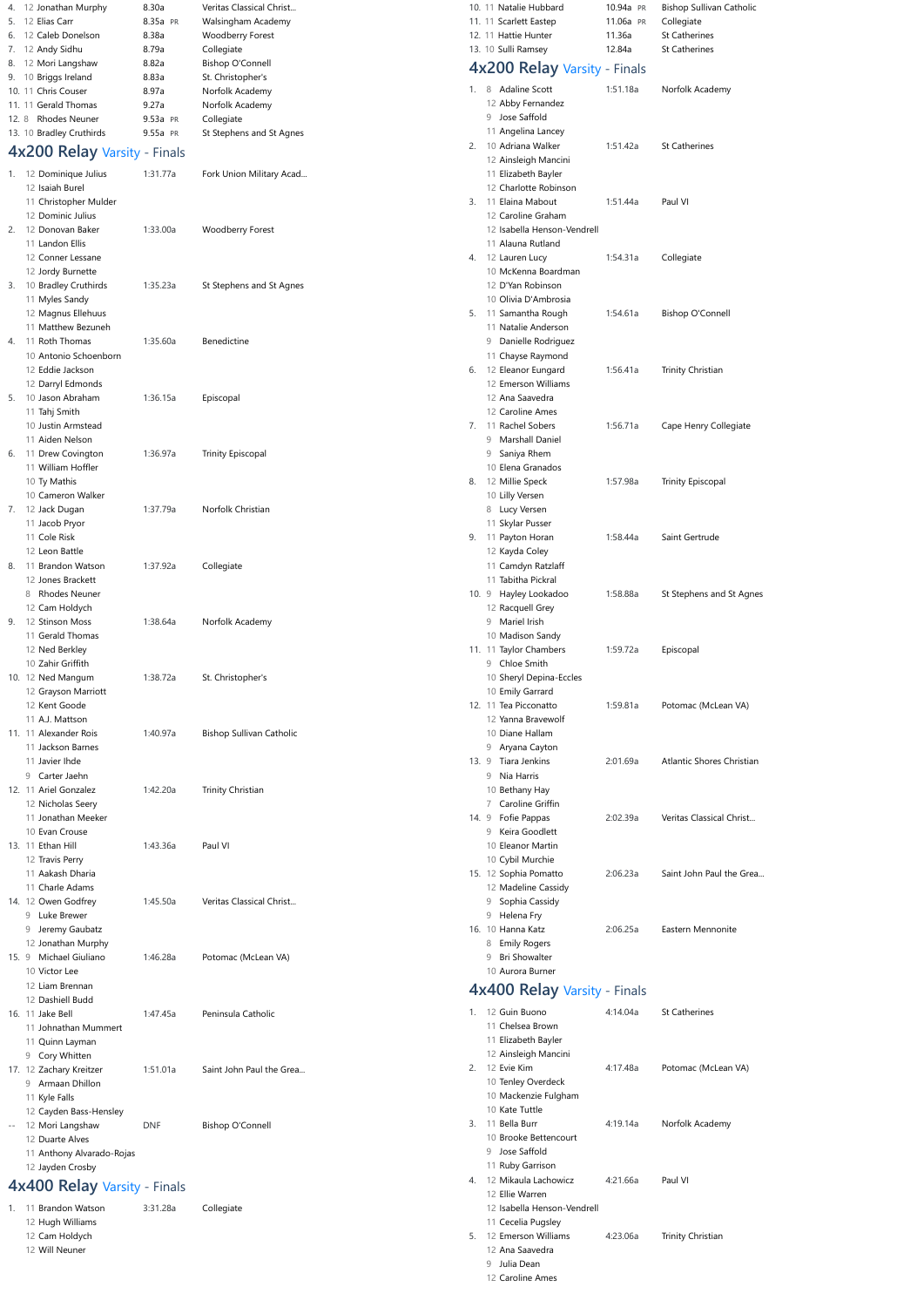|    |   | 12 Eddie Jackson                       | 3:35.78a  | Benedictine                     | 6.   |   | 10 Anna Grace Shaia                          | 4:28.45a               | Collegiate                            |
|----|---|----------------------------------------|-----------|---------------------------------|------|---|----------------------------------------------|------------------------|---------------------------------------|
|    |   | 11 Nick Land                           |           |                                 |      |   | 11 Abby Dunn                                 |                        |                                       |
|    |   | 10 Antonio Schoenborn                  |           |                                 |      |   | 10 McKenna Boardman                          |                        |                                       |
|    |   | 12 Darryl Edmonds                      |           |                                 |      |   | 12 Catherine Horner                          |                        |                                       |
| 3. |   | 12 Saed Dasher                         | 3:38.67a  | Fork Union Military Acad        | 7.   |   | 11 Faith Hanrahan                            | 4:33.42a               | Veritas Classical Christ              |
|    |   | 12 Isaiah Burel                        |           |                                 |      |   | 8 Lauren Lanphear                            |                        |                                       |
|    |   | 12 Oliver Hall                         |           |                                 |      |   | 10 Siobhan Cruess                            |                        |                                       |
|    |   | 11 Christopher Mulder                  |           |                                 |      |   | 12 Reagan Gilman                             |                        |                                       |
| 4. |   | 12 Caleb Donelson                      | 3:38.73a  | Woodberry Forest                | 8.   |   | 11 Carly Fleming                             | 4:39.19a               | <b>Bishop O'Connell</b>               |
|    |   | 12 Conner Lessane                      |           |                                 |      |   | 10 Claire Wolstenholme                       |                        |                                       |
|    |   | 11 Landon Ellis                        |           |                                 |      |   | 12 Alessia Natalucci                         |                        |                                       |
|    |   | 11 Robbie Handelsman                   |           |                                 |      |   | 12 Anna Chiappetta                           |                        |                                       |
| 5. |   | 10 Zahir Griffith                      | 3:42.20a  | Norfolk Academy                 | 9.   |   | 11 Camdyn Ratzlaff                           | 4:43.84a               | Saint Gertrude                        |
|    |   | 11 Ryan Guzik                          |           |                                 |      |   | 12 Kayda Coley                               |                        |                                       |
|    |   | 11 Connor Rhoades                      |           |                                 |      |   | 12 Kaia Coley                                |                        |                                       |
|    |   | 12 Ned Berkley                         |           |                                 |      |   | 11 Tabitha Pickral                           |                        |                                       |
| 6. |   | 12 Grayson Marriott                    | 3:43.10a  | St. Christopher's               |      |   | 10. 12 Madeline Cassidy                      | 5:00.79a               | Saint John Paul the Grea              |
|    |   | 9 Avi Gupta                            |           |                                 |      |   | 9 Helena Fry                                 |                        |                                       |
|    |   | 11 Stephen Proctor                     |           |                                 |      | 9 | Sophia Cassidy                               |                        |                                       |
|    |   | 12 Ned Mangum                          |           |                                 |      |   | 12 Sophia Pomatto                            |                        |                                       |
| 7. |   | 10 Andrew Fisher                       | 3:43.72a  | Trinity Christian               |      |   | 4x800 Relay Varsity - Finals                 |                        |                                       |
|    |   | 11 Jonathan Meeker                     |           |                                 |      |   |                                              |                        |                                       |
|    |   | 10 Evan Crouse                         |           |                                 |      |   | 1. 12 Guin Buono                             | 10:12.97a              | <b>St Catherines</b>                  |
|    |   | 9 Calvin Dovgalyuk                     |           |                                 |      |   | 11 Becca Galbraith                           |                        |                                       |
| 8. |   | 10 Matthew Elliott                     | 3:44.78a  | Saint John Paul the Grea        |      |   | 11 Eleanor Cart                              |                        |                                       |
|    |   | 12 Zachary Kreitzer                    |           |                                 |      |   | 11 Abby Armstrong                            |                        |                                       |
|    |   | 12 Daniel Merriman                     |           |                                 |      |   | 2. 12 Fiona Cruess                           | 10:20.24a              | Veritas Classical Christ              |
|    |   | 12 Xander Fry                          |           |                                 |      |   | 9 Amelie Shepherd                            |                        |                                       |
| 9. |   | 11 Cameron Lee                         | 3:46.59a  | <b>Bishop O'Connell</b>         |      |   | 12 Lana O'Flynn                              |                        |                                       |
|    |   | 10 Andrew LoRusso                      |           |                                 |      |   | 12 Reagan Gilman                             |                        |                                       |
|    |   | 11 Nick O'Donnell                      |           |                                 | 3.   |   | 11 Malone Morchower                          | 10:21.24a              | Collegiate                            |
|    |   | 12 Jayden Crosby                       |           |                                 |      |   | 11 Page Wells                                |                        |                                       |
|    |   | 10. 12 Thomas Johnson                  | 3:48.42a  | Episcopal                       |      |   | 10 Kendall Boggs                             |                        |                                       |
|    |   | 11 Jack Dupuis                         |           |                                 |      |   | 11 MK Myers                                  |                        |                                       |
|    |   | 10 Justin Armstead                     |           |                                 | 4.   |   | 11 Ruby Garrison                             | 10:31.15a              | Norfolk Academy                       |
|    |   |                                        |           |                                 |      |   | 11 Bella Burr                                |                        |                                       |
|    |   | 11 Anderson Patry                      |           |                                 |      |   | 12 Rachel Thetford                           |                        |                                       |
|    |   | 11. 12 Travis Perry                    | 3:52.54a  | Paul VI                         |      |   |                                              |                        |                                       |
|    |   | 11 Aakash Dharia                       |           |                                 |      |   | 9 Carol Earp                                 |                        |                                       |
|    |   | 11 Ethan Villaver                      |           |                                 | 5.   |   | 11 Mollie Kemp                               | 10:54.69a              | St Stephens and St Agnes              |
|    |   | 9 Logan Beale                          |           |                                 |      |   | 9 Claire Hanley                              |                        |                                       |
|    |   | 12. 12 Lawrence Maclin                 | 4:01.27a  | <b>Bishop Sullivan Catholic</b> |      |   | 12 Bronwyn Chesner                           |                        |                                       |
|    |   | 12 William Palestrant                  |           |                                 |      |   | 12 Morgan Lewis                              |                        |                                       |
|    |   | 11 Thomas Marfeo                       |           |                                 | 6.   |   | 11 Shannon Leavitt                           | 10:59.76a              | Paul VI                               |
|    |   | 12 Ian Dooley                          |           |                                 |      |   | 9 Nisha Downey                               |                        |                                       |
|    |   | 13. 11 Jake Bell                       | 4:30.97a  | Peninsula Catholic              |      |   | 12 Ellie Warren                              |                        |                                       |
|    |   | 11 Quinn Layman                        |           |                                 |      |   | 11 Lindsay Hill                              |                        |                                       |
|    |   | 9 Cory Whitten                         |           |                                 | 7.   |   | 9 Julia Dean                                 | 11:04.17a              | Trinity Christian                     |
|    |   | 10 Billy Driscoll                      |           |                                 |      |   | 11 Leah Myers                                |                        |                                       |
|    |   | -- 11 Cole Risk                        | <b>DQ</b> | Norfolk Christian               |      |   | 9 Caroline Myers                             |                        |                                       |
|    |   | 12 Leon Battle                         |           |                                 |      |   | 12 Georgia Grande                            |                        |                                       |
|    |   |                                        |           |                                 | 8.   |   | 11 Jackie Bruen                              | 11:15.86a              | <b>Bishop O'Connell</b>               |
|    |   | 11 Jacob Pryor                         |           |                                 |      |   | 12 Anna Chiappetta                           |                        |                                       |
|    |   | 10 Ronnie Barnes                       |           |                                 |      |   |                                              |                        |                                       |
|    |   | 4x800 Relay Varsity - Finals           |           |                                 |      |   | 11 Kilian Dziepak                            |                        |                                       |
|    |   |                                        |           |                                 |      |   | 12 Sole Schandlbauer                         |                        |                                       |
|    |   | 1. 12 Brent Hailes                     | 8:20.90a  | Collegiate                      | 9.   |   | 12 Madeline Cassidy                          | 11:20.30a              | Saint John Paul the Grea              |
|    |   | 12 Hugh Williams                       |           |                                 |      |   | 12 Sophia Pomatto                            |                        |                                       |
|    |   | 12 Jonathan Yackel                     |           |                                 |      |   | 9 Sophia Cassidy                             |                        |                                       |
|    |   |                                        |           |                                 |      |   | 9 Helena Fry                                 |                        |                                       |
| 2. |   | 12 Will Neuner                         |           |                                 |      |   |                                              |                        |                                       |
|    |   | 11 Liam Sullivan                       | 8:36.70a  | Norfolk Academy                 |      |   | 10. 12 Olivia Agolini                        | 11:24.77a              | Potomac (McLean VA)                   |
|    |   | 11 Connor Rhoades                      |           |                                 |      |   | 9 Kate Choi                                  |                        |                                       |
|    |   | 11 Ryan Guzik                          |           |                                 |      |   | 11 Tea Picconatto                            |                        |                                       |
|    |   | 11 Davis Ottinger                      |           |                                 |      |   | 9 Arielle Kouyoumdjiam                       |                        |                                       |
|    |   |                                        | 8:39.21a  |                                 |      |   |                                              |                        |                                       |
|    |   | 3. 11 George Beck<br>12 Oliver Fitch   |           | St. Christopher's               |      |   | <b>Shot Put - 4kg Varsity - Finals</b>       |                        |                                       |
|    |   |                                        |           |                                 |      |   | 1. 11 Gabrielle Deglau                       | 37-10.25 PR Collegiate |                                       |
|    |   | 10 Patrick Mayer<br>11 Stephen Proctor |           |                                 | 2.   |   | 12 Annabelle Dreher                          |                        | 34-02.00 PR Bishop Ireton             |
|    |   |                                        | 8:39.79a  |                                 |      | 9 | Olivia Edenfield                             |                        | 33-10.00 PR Atlantic Shores Christian |
|    |   | 4. 11 Taylor Myers                     |           | <b>Woodberry Forest</b>         | 4.   | 8 |                                              | 30-06.50 PR Collegiate |                                       |
|    |   | 10 Parker Tallman                      |           |                                 | 5.   |   | Ashley Grace Johnstone<br>12 Cameron Tierney | 28-04.75               | <b>St Catherines</b>                  |
|    |   | 12 Trey Hanson                         |           |                                 |      |   |                                              |                        |                                       |
|    |   | 11 Lawrence Tankard                    |           |                                 |      |   | 12 Anne Grayson Craig                        |                        | 27-03.00 PR St Catherines             |
| 5. |   | 12 Zachary Kreitzer                    | 8:41.34a  | Saint John Paul the Grea        |      |   | 7. 11 Madison Galler                         | 27-03.00               | Norfolk Academy                       |
|    |   | 10 James Bertram                       |           |                                 | 8.   |   | 10 Elena Granados                            |                        | 27-01.00 PR Cape Henry Collegiate     |
|    |   | 10 Matthew Elliott                     |           |                                 | 9.   |   | 11 Natalie Hubbard                           | 26-10.50               | <b>Bishop Sullivan Catholic</b>       |
|    |   | 12 Sean Alorro                         |           |                                 |      |   | 10. 10 Sophie Pollio                         | 26-09.00               | Norfolk Academy                       |
| 6. |   | 9 Christopher Moscoso                  | 8:47.61a  | Trinity Christian               |      |   | 11. 12 Katie Green                           | 25-07.00 PR Paul VI    |                                       |
|    |   | 10 Ethan Whitaker                      |           |                                 |      |   | 12. 12 Leila Humphreys                       | 25-06.00               | <b>Bishop Sullivan Catholic</b>       |
|    |   | 9 Calvin Dovgalyuk                     |           |                                 |      |   | 13. 11 Sydney Vest                           | 25-04.50               | Norfolk Academy                       |
|    |   | 11 Daniel Hanna                        |           |                                 |      |   | 14. 9 Marshall Daniel                        | 24-07.50               | Cape Henry Collegiate                 |
| 7. |   | 11 Nick O'Donnell                      | 9:02.11a  | <b>Bishop O'Connell</b>         | 15.9 |   | <b>Emerson Tierney</b>                       | 24-04.00               | St Catherines                         |
|    |   | 9 Andrew Fthenos                       |           |                                 |      |   | 16. 11 Lainie Murray                         | 21-10.00               | Trinity Episcopal                     |
|    | 9 | <b>Emmet Hand</b>                      |           |                                 |      |   | 17. 12 Madeline Fox                          | 19-04.50               | Trinity Episcopal                     |
|    |   | 11 Anthony Lenzini                     |           |                                 |      |   |                                              |                        |                                       |
| 8. |   | 11 Kyle Thompson                       | 9:22.71a  | North Cross                     |      |   | <b>High Jump Varsity - Finals</b>            |                        |                                       |
|    |   | 10 Alex Dickenson                      |           |                                 |      |   | 1. 11 Flavia Daniels                         | $5 - 02.00$            | North Cross                           |
|    | 9 |                                        |           |                                 | 2.   |   | 12 Eliza Stone                               | $5 - 00.00$            | Collegiate                            |
|    |   | Harry Anderson                         |           |                                 | 3.   |   | 11 Alauna Rutland                            | 4-08.00                | Paul VI                               |
|    |   | 10 Dylan White                         |           |                                 | 3.   |   | 11 Elaina Mabout                             | 4-08.00                | Paul VI                               |
|    |   | 10 Billy Driscoll                      | 9:32.42a  | Peninsula Catholic              | 5.   |   |                                              | 4-08.00                |                                       |
| 9. |   | 11 Quinn Layman                        |           |                                 |      |   | 11 Carrington Miller                         |                        | Collegiate                            |
|    |   | 11 Andrew Curtis                       |           |                                 | 6.   |   | 10 Harper Hailes                             | 4-08.00                | Collegiate                            |
|    |   | 9 Cory Whitten                         |           |                                 | 7.   |   | 11 Rachel Sobers                             | 4-06.00                | Cape Henry Collegiate                 |
|    |   |                                        |           |                                 | 7.   |   | 11 Madison Galler                            | 4-06.00                | Norfolk Academy                       |
|    |   |                                        |           |                                 |      |   | 9. 11 Sydney Vest<br>10. 12 Cameron Tierney  | 4-04.00<br>4-04.00     | Norfolk Academy<br>St Catherines      |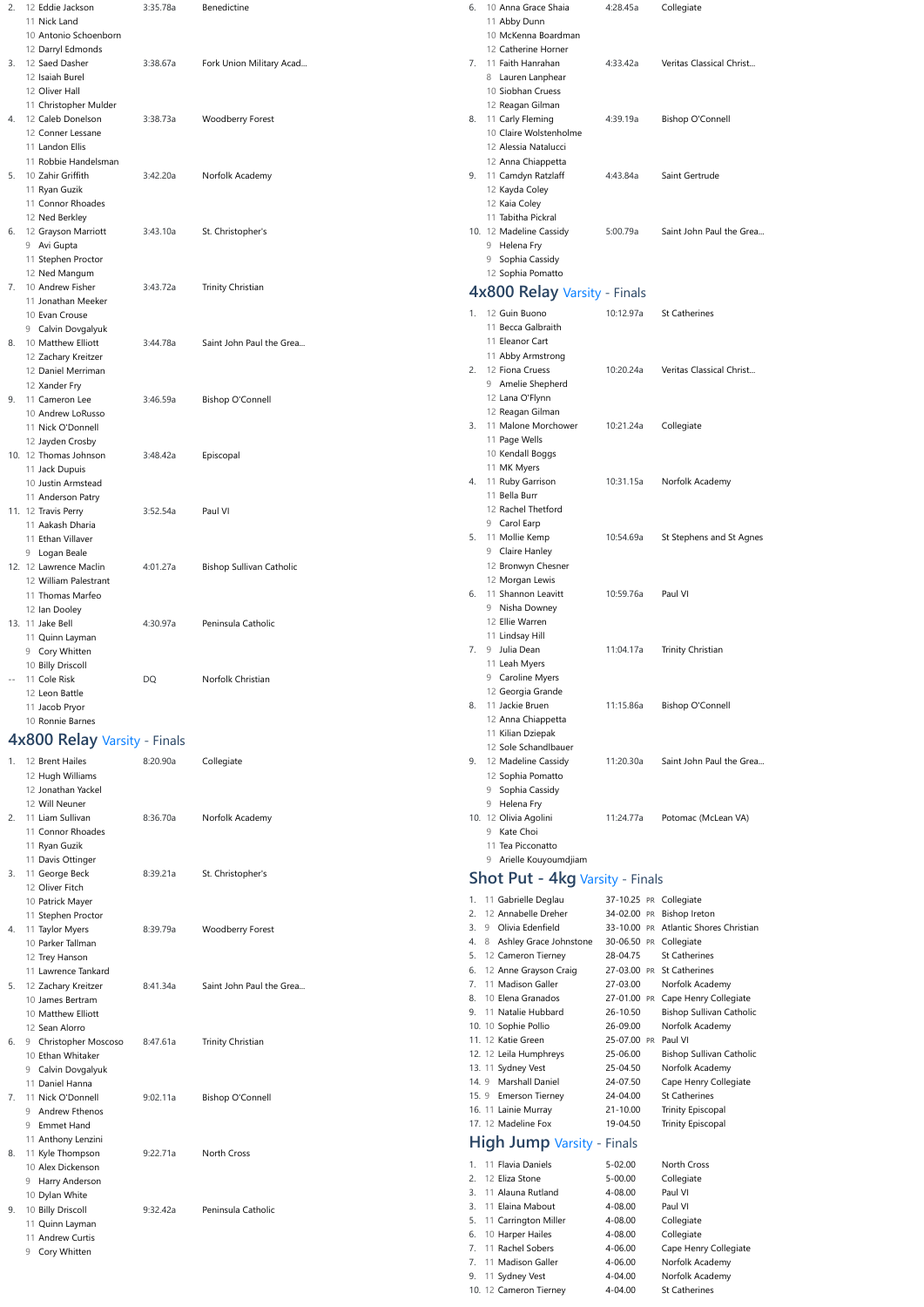| 10. 11 Jackson Edwards       | 9:34.32a  | Fork Union Military Acad |
|------------------------------|-----------|--------------------------|
| Fritzner Black<br>9          |           |                          |
| 11 Jackson Pretus            |           |                          |
| 12 Mitchell Coe              |           |                          |
| 11. 10 Alex Mathews          | 9:37.31a  | Potomac (McLean VA)      |
| 10 Matt Brow                 |           |                          |
| 12 Liam Brennan              |           |                          |
| 12 Michael Regan             |           |                          |
| 12. 11 Charles Buchanan      | 9.49 73a  | Benedictine              |
| 10 Clint Ellison             |           |                          |
| Cazin School<br>9            |           |                          |
| Evan Kreckman<br>9           |           |                          |
| 13. 11 Colin Crenshaw        | 9:53.40a  | Veritas Classical Christ |
| <b>William Crawford</b><br>9 |           |                          |
| Nate McElduff<br>9           |           |                          |
| 10 William Voss              |           |                          |
| 14. 10 Jeremy Morris         | 10:02.40a | Bishop Sullivan Catholic |
| 12 Jacob Averill             |           |                          |
| 10 Jackson Nesmith           |           |                          |

9 [Raul Acevedo](https://www.athletic.net/TrackAndField/Athlete.aspx?AID=18909742)

### **Shot Put - 12lb** Varsity - Finals

| 1. | 11 Rodney Lora         | 55-08.75    | <b>Woodberry Forest</b>         |
|----|------------------------|-------------|---------------------------------|
| 2. | 12 Ned Boehling        | 47-03.50 PR | St. Christopher's               |
| 3. | 12 Jones Brackett      | 45-03.00 PR | Collegiate                      |
| 4. | 10 Henry Omohundro     | 44-05.50 PR | St. Christopher's               |
| 5. | 11 Armel Mukam         | 42-09.00    | Woodberry Forest                |
| 6. | 12 Robert Caskey       | 41-10.25    | Woodberry Forest                |
| 7. | 12 Stinson Moss        | 41-07.00    | Norfolk Academy                 |
| 8. | 12 Zach Darling        | 40-07.00    | Collegiate                      |
| 9. | 11 Asumadu Addo        | 40-05.25    | Fork Union Military Acad        |
|    | 10. 10 Tyler Degnan    | 39-08.00    | Flint Hill                      |
|    | 11. 12 Joe Covington   | 39-00.00    | <b>Benedictine</b>              |
|    | 12. 11 John Custis     | 38-05.75    | Bishop Sullivan Catholic        |
|    | 13. 11 Jackson Bonner  | 38-04.75 PR | Atlantic Shores Christian       |
|    | 14. 10 Cooper Gardiner | 38-04.50    | <b>Trinity Episcopal</b>        |
|    | 15. 12 Elijah Munoz    | 38-03.00    | Fork Union Military Acad        |
|    | 16. 11 Alexander Rois  | 37-07.00 PR | <b>Bishop Sullivan Catholic</b> |
|    | 17. 11 Diego Zelaya    | 36-03.75 PR | Episcopal                       |
|    | 18. 11 Quintin Levy    | 35-05.00    | St. Christopher's               |
|    | 19. 11 Jason Bauer     | 33-11.75 PR | Atlantic Shores Christian       |
|    | 20. 12 Oliver Hall     | 32-02.75    | Fork Union Military Acad        |
|    | 21. 11 Joe Kelly       | 30-10.00    | <b>Benedictine</b>              |
|    | -- 11 Caleb Ross       | <b>FOUL</b> | <b>Trinity Episcopal</b>        |

## **High Jump Varsity - Finals**

| 1. 10 Jaden Ferguson    | $6 - 04.00$ | <b>Woodberry Forest</b>  |
|-------------------------|-------------|--------------------------|
| 2. 11 Edward Woltz      | $6 - 04.00$ | <b>Woodberry Forest</b>  |
| 3. 12 Walt Bannerman    | $6 - 02.00$ | <b>Woodberry Forest</b>  |
| 4. 10 Briggs Ireland    | $6 - 00.00$ | St. Christopher's        |
| 4. 12 Jaden Carter      | $6 - 00.00$ | Fork Union Military Acad |
| 6. 11 Krystian Williams | 5-08.00     | Collegiate               |
| 7. 11 Brandon Watson    | 5-08.00 PR  | Collegiate               |

## **Pole Vault** Varsity - Finals

| 1. 12 Walt Bannerman     | 14-06.00 PR | Woodberry Forest         |
|--------------------------|-------------|--------------------------|
| 2. 8 Victor Olesen       | 14-06.00    | St. Christopher's        |
| 3. 11 Sebastian Phillips | 13-00.00    | <b>Woodberry Forest</b>  |
| 4. 10 Ned Bradshaw       | 13-00.00 PR | Collegiate               |
| 5. 11 Chip Hunt          | 12-06.00    | <b>Woodberry Forest</b>  |
| 6. 11 Jackson Mann       | 12-00.00    | Benedictine              |
| 7. 12 Gavin DeMorro      | 11-06.00 PR | Fork Union Military Acad |
| -- 12 Nate Glerum        | NH.         | St. Christopher's        |

## **Long Jump** Varsity - Finals

| 1.   | 10 Jaden Ferguson     | 23-02.75 PR | Woodberry Forest                |
|------|-----------------------|-------------|---------------------------------|
| 2.   | 11 Robbie Handelsman  | 23-01.25 PR | <b>Woodberry Forest</b>         |
| 3.   | 12 Jordy Burnette     | 22-09.75 PR | <b>Woodberry Forest</b>         |
| 4.   | 11 Krystian Williams  | 22-09.25    | Collegiate                      |
| 5.   | 10 Ty Mathis          | 20-09.00    | <b>Trinity Episcopal</b>        |
| 6.   | 11 Chris Joseph       | 20-03.00    | Norfolk Christian               |
| 7.   | 11 Stanton Dodson     | 19-10.00    | St. Christopher's               |
| 8.   | 10 Briggs Ireland     | 19-10.00    | St. Christopher's               |
| 9.   | 10 Cameron Walker     | 19-03.75 PR | <b>Trinity Episcopal</b>        |
| 10.8 | <b>Rhodes Neuner</b>  | 19-00.50 PR | Collegiate                      |
|      | 11. 12 Jack Dugan     | 18-09.50 PR | Norfolk Christian               |
|      | 12. 10 John Grunwald  | 17-09.50    | Norfolk Academy                 |
|      | 13. 12 Jayden Crosby  | 17-07.75 PR | <b>Bishop O'Connell</b>         |
|      | 14. 12 Brendan Cecka  | 17-02.50    | Paul VI                         |
|      | 15. 12 Ian Dooley     | 17-02.00    | <b>Bishop Sullivan Catholic</b> |
|      | 16. 11 Gerald Thomas  | 16-09.00    | Norfolk Academy                 |
|      | 17. 11 Drew Covington | 15-08.00    | <b>Trinity Episcopal</b>        |
|      | 12 Isaiah Burel       | <b>FOUL</b> | Fork Union Military Acad        |
|      |                       |             |                                 |

## **Triple Jump** Varsity - Finals

| 1. 10 Jaden Ferguson    |                         | 45-10.50 PR Woodberry Forest  |
|-------------------------|-------------------------|-------------------------------|
| 2. 10 Ty Mathis         | 44-08.25                | <b>Trinity Episcopal</b>      |
| 3. 12 Darryl Edmonds    | 43-10.50 PR Benedictine |                               |
| 4. 12 Walt Bannerman    |                         | 43-00.00 PR Woodberry Forest  |
| 5. 10 Cameron Walker    |                         | 42-08.00 PR Trinity Episcopal |
| 6. 10 Zahir Griffith    |                         | 41-08.25 PR Norfolk Academy   |
| 7. 11 Drew Covington    | 40-06.75                | <b>Trinity Episcopal</b>      |
| 8. 11 Robbie Handelsman | 40-05.75                | <b>Woodberry Forest</b>       |

|  | -- 8 Adaline Scott          | NH. | Norfolk Academy |
|--|-----------------------------|-----|-----------------|
|  | Pole Vault Varsity - Finals |     |                 |

| 1. 12 Lauren Lucy       | 10-00.00    | Collegiate                      |
|-------------------------|-------------|---------------------------------|
| 2. 12 Ainsleigh Mancini | 9-06.00 PR  | <b>St Catherines</b>            |
| 3. 11 Natalie Hubbard   | $9 - 06.00$ | <b>Bishop Sullivan Catholic</b> |
| 4. 11 Becca Galbraith   | 8-06.00     | <b>St Catherines</b>            |
| 5. 8 Rylee Coates       | 8-00.00     | Broadwater Academy              |
| 6. 10 Stella Williams   | 8-00.00     | Collegiate                      |
| 7. 12 Charlotte Smith   | 8-00.00 SR  | Collegiate                      |
| 8. 9 Lorelei Clelland   | $7 - 06.00$ | <b>St Catherines</b>            |
| 9. 11 Jennifer Yuan     | 7-00.00 PR  | Norfolk Academy                 |
| 10. 11 Sydney Vest      | $6 - 06.00$ | Norfolk Academy                 |

## **Long Jump** Varsity - Finals

| 1.    |   | 12 Charlotte Robinson                                                                            | 16-11.00            | <b>St Catherines</b>            |
|-------|---|--------------------------------------------------------------------------------------------------|---------------------|---------------------------------|
| 2.    |   | 11 Alauna Rutland                                                                                | 16-09.00 PR Paul VI |                                 |
| 3.    |   | 11 Flavia Daniels                                                                                |                     | 16-06.00 PR North Cross         |
| 4.    |   | 10 Lilly Versen                                                                                  |                     | 16-05.50 PR Trinity Episcopal   |
| 5.    |   | 11 Natalie Hubbard                                                                               | 16-03.25 PR         | <b>Bishop Sullivan Catholic</b> |
| 6.    | 8 | <b>Rylee Coates</b>                                                                              | 16-01.75 PR         | Broadwater Academy              |
| 7.    |   | 12 Lauren Lucy                                                                                   | 15-11.75 PR         | Collegiate                      |
| 8.    | 9 | Aseye Gatty                                                                                      |                     | 15-07.00 PR St Catherines       |
| 9.    |   | 9 Caroline Crowley                                                                               |                     | 15-01.00 PR Potomac (McLean VA) |
|       |   | 10. 10 Elena Granados                                                                            | 14-10.25            | Cape Henry Collegiate           |
|       |   | 11. 11 Angelina Lancey                                                                           | 14-10.00            | Norfolk Academy                 |
|       |   | 12. 11 Samantha Rough                                                                            | 14-05.75            | <b>Bishop O'Connell</b>         |
|       |   | 13. 11 Rachel Sobers                                                                             | 14-04.00            | Cape Henry Collegiate           |
|       |   | 14. 11 Madison Galler                                                                            | 14-03.75            | Norfolk Academy                 |
|       |   | 15. 10 AC Hall                                                                                   | 13-07.75 PR         | Collegiate                      |
|       |   | 16. 11 Jennifer Yuan                                                                             | 13-04.50            | Norfolk Academy                 |
|       |   | 17. 10 Maria Eckhart                                                                             | 12-08.00            | <b>Bishop Sullivan Catholic</b> |
| $-$   |   | 10 Nia Beverly                                                                                   | <b>FOUL</b>         | Norfolk Christian               |
| $-$   |   | 12 Kayda Coley                                                                                   | <b>FOUL</b>         | Saint Gertrude                  |
| $-$   |   | 10 Harper Hailes                                                                                 | <b>FOUL</b>         | Collegiate                      |
| $-$   |   | 11 Chayse Raymond                                                                                | <b>FOUL</b>         | <b>Bishop O'Connell</b>         |
| $-$   |   | 12 Emerson Williams                                                                              | <b>FOUL</b>         | Trinity Christian               |
| $-$   |   | 9 Marshall Daniel                                                                                | <b>FOUL</b>         | Cape Henry Collegiate           |
| $- -$ |   | 10 Madison Sandy                                                                                 | <b>FOUL</b>         | St Stephens and St Agnes        |
|       |   | $\mathsf{Trink}[\alpha]$ lump $\alpha$ $\mathcal{L}_{\text{cyclic}}$ $\mathsf{F}_{\text{cycle}}$ |                     |                                 |

#### **Triple Jump** Varsity - Finals

| 1. 12 Charlotte Robinson | 34-00.00    | <b>St Catherines</b>         |
|--------------------------|-------------|------------------------------|
| 2. 9 Aseye Gatty         |             | 33-06.00 PR St Catherines    |
| 3. 8 Rylee Coates        | 32-08.00    | Broadwater Academy           |
| 4. 11 Rachel Sobers      | 32-05.00    | Cape Henry Collegiate        |
| 5. 11 Chayse Raymond     | 32-03.75    | <b>Bishop O'Connell</b>      |
| 6. 12 Lauren Lucy        | 32-01.00    | Collegiate                   |
| 7. 11 Tabitha Pickral    |             | 32-00.25 PR Saint Gertrude   |
| 8. 11 Madison Galler     |             | 32-00.00 PR Norfolk Academy  |
| 9. 11 Samantha Rough     |             | 30-11.50 PR Bishop O'Connell |
| 10. 12 Caitlyn Lloyd     |             | 30-09.00 SR Norfolk Academy  |
| 11. 11 Angelina Lancey   | 30-03.75    | Norfolk Academy              |
| 12. 12 Mikaula Lachowicz | 29-08.25    | Paul VI                      |
| -- 10 Lilly Versen       | <b>FOUL</b> | <b>Trinity Episcopal</b>     |